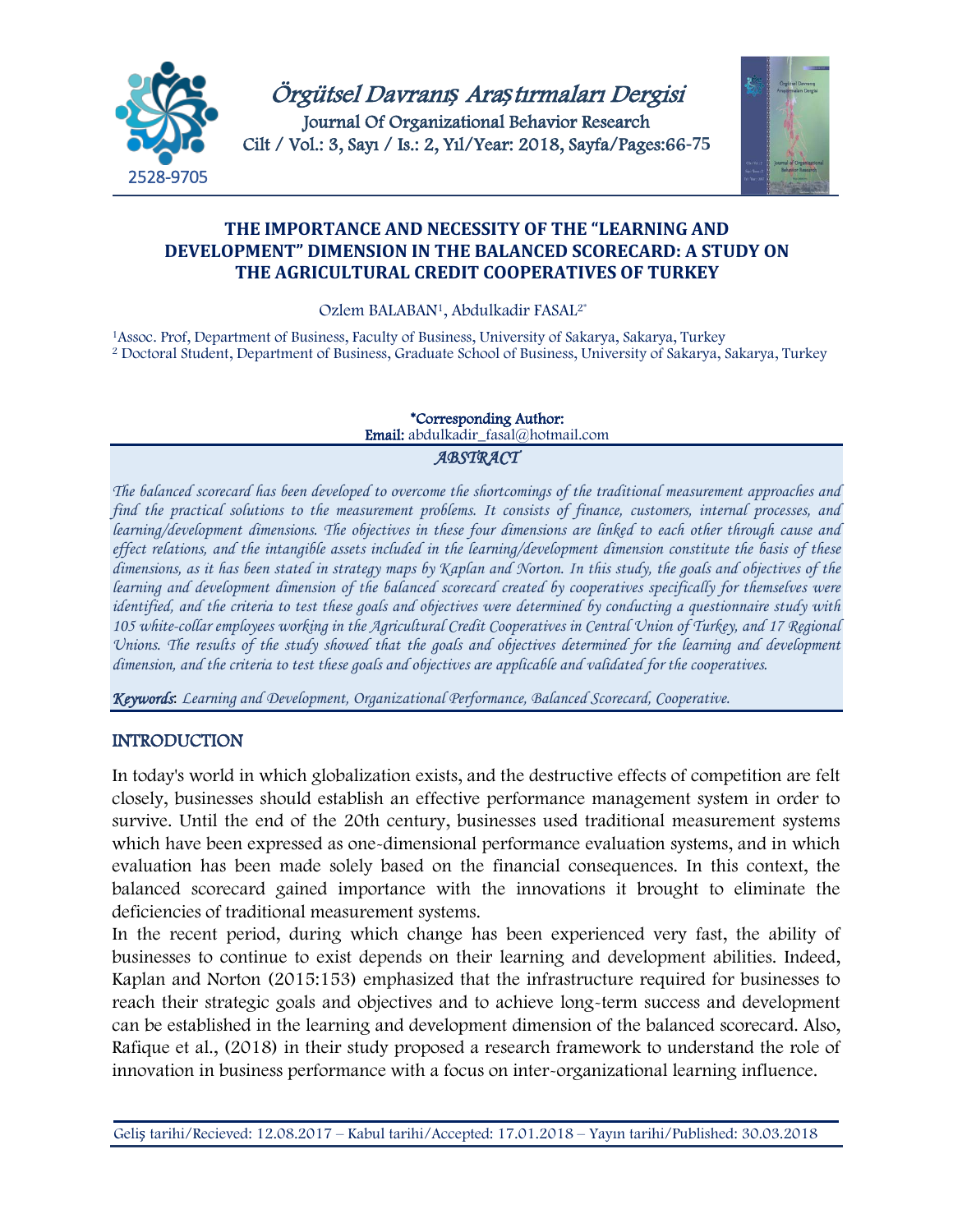The agricultural sector is of great importance for countries regarding the economic and strategic aspects. As Suvorov.et al., (2018) studied the electrochemical and electrostatic decomposition technologies as a means of improving the efficiency and safety of agricultural and water technologies. And, cooperatives provide financing especially for the agricultural sector with small family businesses, and they also contribute to the accumulation of capital, ensuring the continuity in production, the creation of new employment areas, and the regulation of markets for the benefit of both producers and consumers. Multidimensional measurement and valuation systems are required so that the cooperatives in which tangible and intangible resources and capabilities with different qualities existing simultaneously can be managed successfully and can continue their existence.

The aim of this study was to determine the goals and objectives related to the learning and development dimension constituting the basis of the balanced scorecard that would provide an increase in the performance of cooperatives that are critical for the agricultural sector with a strategic position in terms of Turkey's economy, and the criteria to test these goals and objectives.

In the study, the concepts of the balanced scorecard and cooperatives were first discussed. Then, the sample objectives and criteria that cooperatives could use in the learning and development dimension of the process of creating their own balanced scorecard were evaluated in accordance with the data obtained from the study, and they were summarized in the tables.

#### THEORETICAL FRAMEWORK

#### The Concept of the Balanced Scorecard (BSC)

The balanced scorecard has been primarily developed to overcome the shortcomings of traditional measurement approaches and find practical solutions to the measurement problems (Perkins et al., 2014: 149). Kaplan and Norton (1992) defined the balanced scorecard as a strategic performance management system based on the measurement which expresses the organizations' missions and strategies by converting them into an understandable performance measurement set and forming a framework for the strategic performance measurement and management. The balanced scorecard puts strategy and vision at the center of the business and converts them into the measurable objectives (Letza, 1996: 58; Griffiths, 2003: 70).

The balanced scorecard is a strategic management tool that develops measurement systematics which is valid to be used in the areas of an organization in which more measurements should be performed to continue "competitive" success in the long run by balancing its financial performance with customers, internal processes and learning/development performances (Albright et al., 2015: 45). In this context, businesses should consider non-financial data such as customer satisfaction, employee satisfaction, learning and development, creativity, internal processes, technological innovations; apart from the financial data so that they can continue their existence, realize their strategies, and make permanent and continuous success (Lawrie and Cobbold, 2004: 611).

As a result of their studies, Kaplan and Norton (1993) divided the balanced scorecard into four dimensions. These four dimensions of the balanced scorecard have been listed as the financial dimension, customer dimension, internal processes dimension, and learning and development dimension. The relationships of these dimensions with each other have been presented in a

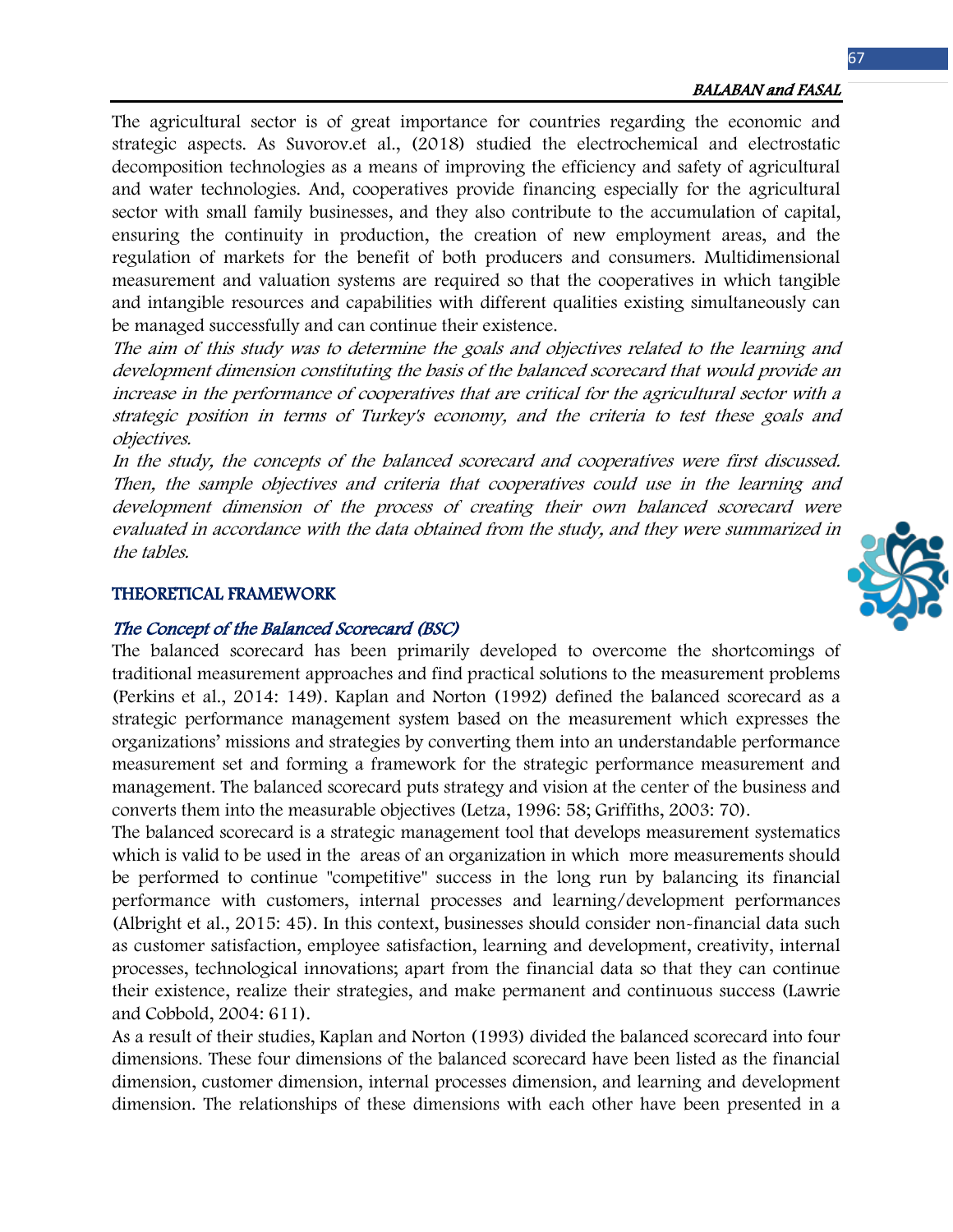Journal of Organizational Behavior Research Cilt / Vol.: 3, Sayı / Is.: 2, Yıl / Year: 2018, Sayfa / Pages: 66–75

general framework in Figure 1. As can be seen in Figure 1, the objectives of these four dimensions have been linked to each other through cause and effect relations.



#### Figure 1: Framework of the Balanced Scorecard

(Reference: Kaplan and Norton, 2004: 33)

#### • Learning and Development Dimension

The criteria and objectives regarding the fact that businesses gain a competitive advantage and achieve high performance, the development of employee skills, providing development opportunities for employees and increasing employees' motivations have been considered within the scope of the learning and development dimension (Tatikonda and Tatikonda, 1998: 51). The learning and development dimension has been related to the question of how businesses can continue and develop their learning and development abilities, so that they can reach the goals and objectives they have determined (Baxendale and Hornsby, 2001: 37).

The learning and development dimension determines the intangible assets that are the most important ones for the strategy. While the internal processes dimension expresses the processes that convert intangible assets into customer and financial results, the customer dimension clarifies the conditions that would produce values. Finally, the financial dimension defines intangible assets with traditional financial statements by converting them into material values (Kaplan and Norton, 2004: 33). When it is considered in this context, the learning and development dimension constitutes the infrastructure of the balanced scorecard.

The fulfillment of the objectives related to financial, customers and internal processes depends on the institution's learning and growth abilities. Based on their studies and the experiences gained by them, Kaplan and Norton (2015: 154) discussed the dimension of learning and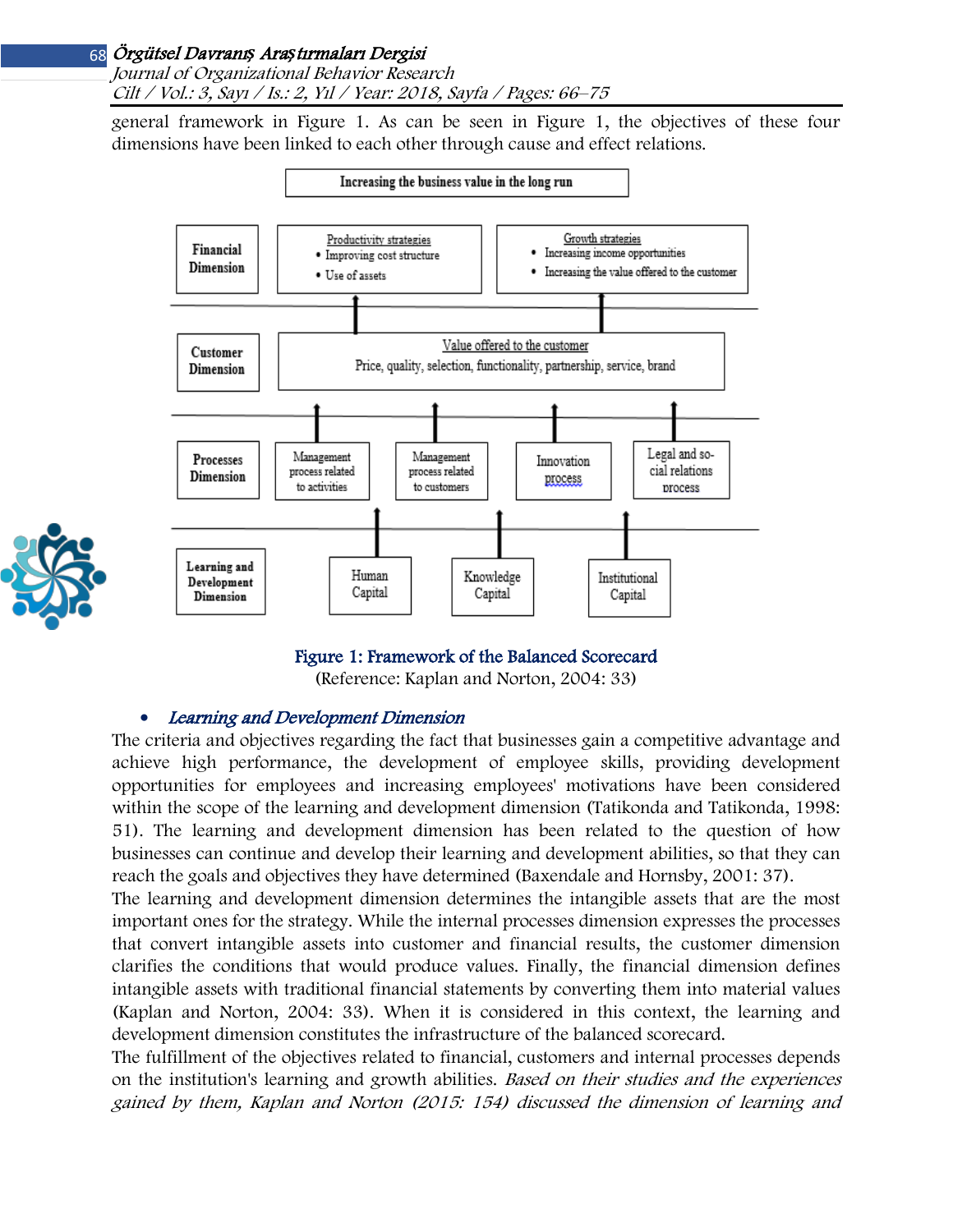development in three basic categories consisting of the abilities of employees, the adequacy of information systems and motivation, the authorization and establishing a connection. In this context, increasing the level of the existing skills of employees, gaining new skills, and motivating employees to act in accordance with the business interests are possible by the fact that businesses have the freedom of decision-making and implementation, so that they can adapt to the radical change they experienced with a balanced scorecard. Just the motivation and skills of employees are not enough to achieve the goals and objectives determined, therefore, there is a need for obtaining information about customers, internal processes and the financial results of the decisions taken (Kaplan and Norton, 1996; 133-136).

## The Concept of Cooperative

Cooperatives are defined as the businesses established to meet the needs of the partners including the owners and also their customers, and increase their income (Szabó, 2006: 3) The International Cooperative Alliance (ICA) defines a cooperative as an autonomous organization established by individuals to meet common economic, social and cultural needs and expectations through a business which is jointly owned and managed by democratic rules (International Co-operative Alliance [ICA], 1995). Russell et al. (2017) regarded a cooperative as a type of enterprise which is different from the businesses, and the primary objective of which is to gain profit. While the aim in businesses is always maximizing their profits to serve their shareholders, the aim in cooperatives is serving their partners in a sustainable way (MacPherson, 1994: 8). Staatz (1983) also defined a cooperative as "an independent community formed by people who have come together on a voluntary basis to meet the common economic, social and cultural requirements through a jointly owned and democratically controlled economic initiative" in a way to cover both economic and noneconomic aspects of cooperatives. The expressions, such as a voluntary merger, joint ownership, management through democratic rules, meeting common needs, an autonomous organization, have been included in the definition of the ICA clearly indicating the difference between the cooperative business model and other types of business (Polat, 2017: 19).

## Agricultural Credit Cooperatives of Turkey

The establishment of the Agricultural Credit Cooperatives of Turkey dates back to 1863. This institution has been one of the institutions financing the agricultural sector, along with Ziraat Bank in Turkey. It provides services to its partners and other producers with 4705 employees in 1 Central Union, 17 Regional Unions, and 1625 Unit cooperatives. The Agricultural Credit Cooperatives fulfills the needs of its partners and other producers, such as fertilizers, agricultural pesticides, feeds, diesel oil, agricultural tools and equipment, seeds, and seedlingsapling.

#### **METHOD**

## The Aim of the Study

The aim of the study was to determine the importance of the learning and development dimension in the evaluation of the performance by determining the objectives that can be used to establish the learning and development dimensions of the balanced scorecard of the cooperatives, and the criteria to test these objectives. **Method** 

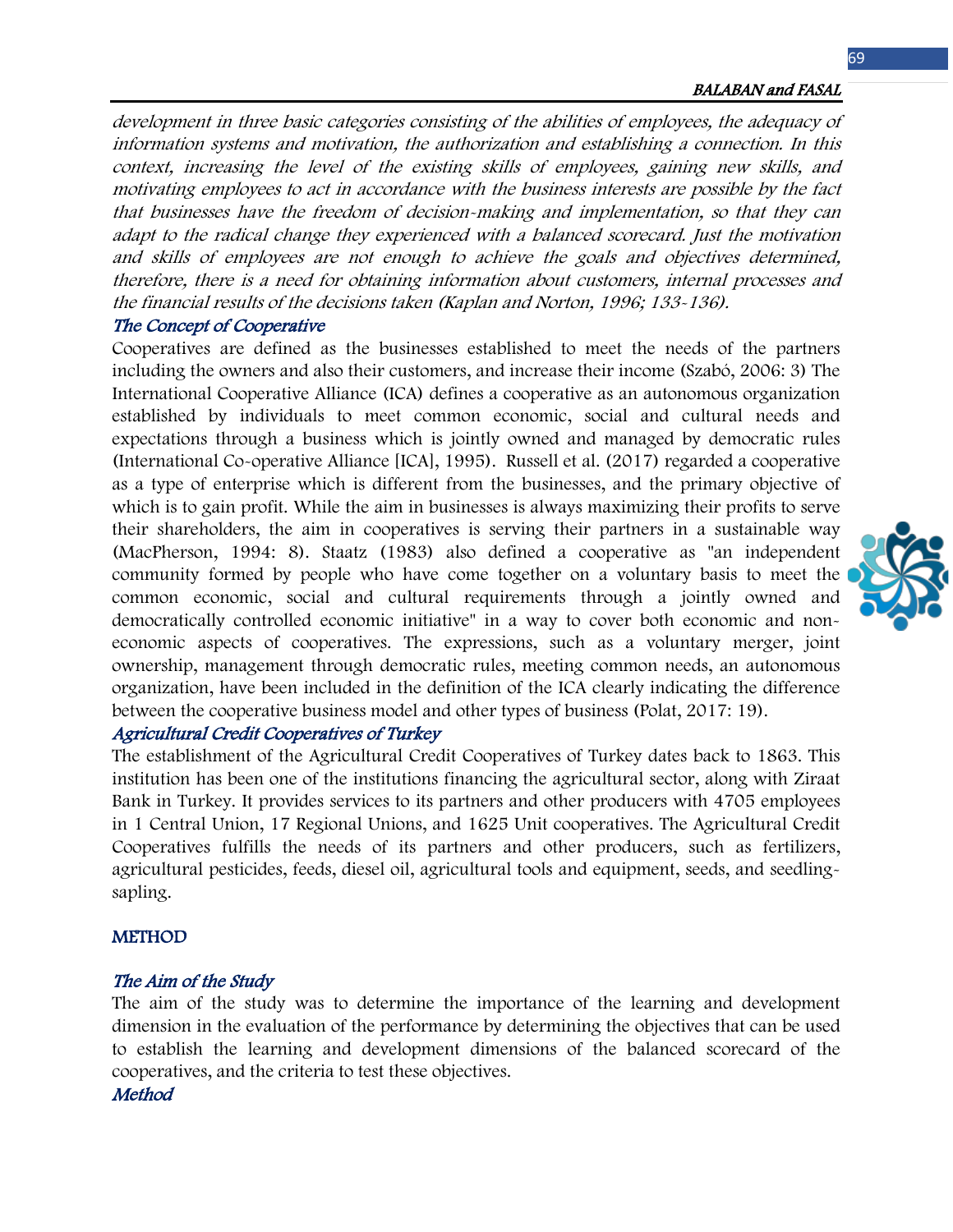Journal of Organizational Behavior Research Cilt / Vol.: 3, Sayı / Is.: 2, Yıl / Year: 2018, Sayfa / Pages: 66–75

The data constituting the content of the study were obtained by the survey method. The questionnaire form used in the data collection process was created by reviewing the balanced scorecard and institutional performance measurement and valuation literature, and it was the result of the study done in a total of 40 hours performed by the team consisting of deputy managers of two regional unions in the institution, a controller, an expert and an assistant director. The study was done 2 days in a week, lasting for 2 months. Then, the content of the questionnaire and the significance of the expressions were evaluated with randomly selected ten people, and the necessary corrections regarding the expressions and content were made. Finally, the questionnaire form was finalized by referring to the opinions of the relevant academicians. The five-point Likert-type scale was used in the questionnaire study.

# Population and Sample of the Study

The Agricultural Credit Cooperatives of Turkey constituted the population of the study. Out-ofscope employees working in the Central Union and 17 Regional Unions constituted the sample. White-collar staff were consisted of general managers, deputy general managers, heads of the department, unit managers, inspectors, experts, and lawyers in the Central Union. The staff in regional unions were consisted of regional managers, deputy regional managers, controllers, and experts. In this context, the questionnaire was sent via post and e-mail to 140 out-of-scope personnel working in the Central Union and Regional Unions. 105 of the sent questionnaires were returned. The return rate of the questionnaires was 75%.



# **RESULTS**

The results of this study for the creation of the balanced scorecard in the agricultural cooperative businesses included the experiences and evaluations of white-collar employees in Agricultural Credit Cooperatives. The demographic characteristics of the study's participants have been presented in Table 1.

| Characteristics                | Groups                  | Frequency (n) | Percentage (%) |  |  |
|--------------------------------|-------------------------|---------------|----------------|--|--|
| Position in the<br>Institution | Deputy General Manager  |               | 0.95           |  |  |
|                                | Head of Department      | 2             | 1.90           |  |  |
|                                | Unit Manager            | 9             | 8.57           |  |  |
|                                | Regional Manager        | 14            | 13.33          |  |  |
|                                | Deputy Regional Manager | 33            | 31.43          |  |  |
|                                | Expert                  | 10            | 9.52           |  |  |
|                                | Inspector               | 8             | 7.62           |  |  |
|                                | Controller              | 28            | 26.67          |  |  |
|                                | Total                   | 105           | 100.00         |  |  |
|                                | Less than 5 years       | 8             | 7.62           |  |  |
| Years Worked                   | Between 5-10 years      | 15            | 14.29          |  |  |
|                                | Between 11-15 years     | 40            | 38.10          |  |  |
|                                | Between 16-20 years     | 9             | 8.57           |  |  |
|                                | More than 20 years      | 33            | 31.43          |  |  |
|                                | Total                   | 105           | 100.00         |  |  |

The vast majority of the sample were consisted of Deputy Regional Managers (31%), followed by controllers (27%), and experts (10%). Furthermore, the vast majority of the participants in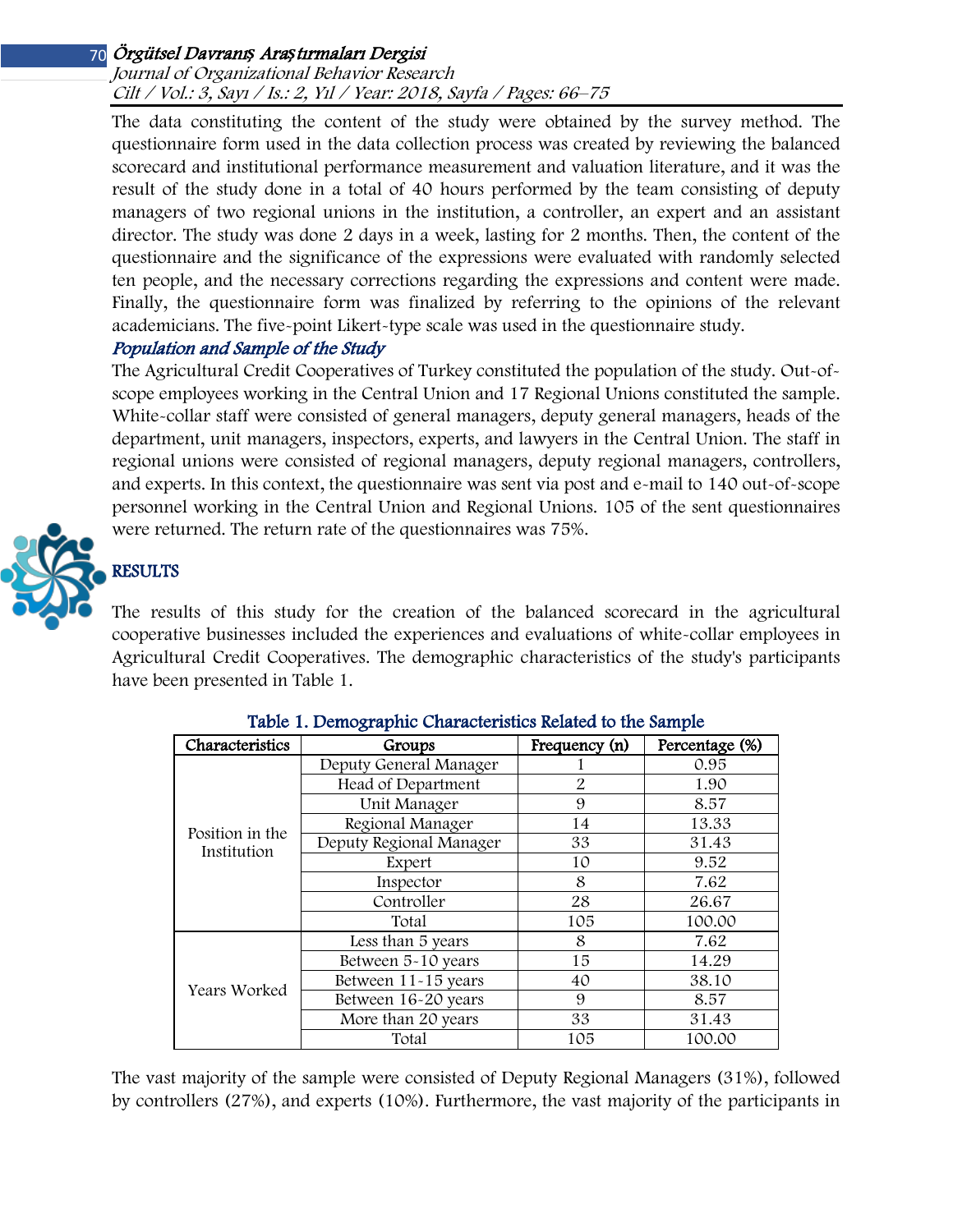the sample were consisted of the employees with 11-15 years of the experience (40%), followed by the employees with more than 20 years of experience (33%), and the employees with 5-10 years of experience (14%).

The balanced scorecard method was used for the evaluation of the organizational performance in the investigated agricultural credit cooperatives. While 77.14% of the executives who participated in the study stated that the existing balanced scorecard was insufficient, 22.86% of them stated that it was sufficient. It was stated by the executives that the existing balanced scorecard was insufficient because it was only consisted of the goals and objectives related to the financial dimension and the criteria to test whether these objectives were achieved.

The average of the answers given by the participants to the question of "What should be the total weight of each dimension in case of using a balanced scorecard" was 35% for the financial dimension, 30% for the customer dimension, 20% for the learning and development dimension, and 15% for the internal processes dimension.

The strategic goals and objectives in the dimension of learning and development were discussed in three groups, including human capital, technology capital, and organizational capital (Table 2). While 69% of the participants considered increasing the employees' satisfaction which was evaluated within the scope of human capital very important, 57% of the participants considered increasing the employees' participation in management very important. Within the scope of the technology capital, the objective of new service, and technology leadership supporting partner satisfaction in accordance with strategic goals and objectives was considered very important by 58% of the participants. Within the scope of the organizational capital, increasing individual and institutional compliance was considered very important by 63% of the participants.

In the learning and development dimension, increasing the employees' satisfaction and also enhancing the individual and institutional compliance are among the strategic goals and objectives highlighted by the vast majority of the participants.

| What Should Be the Strategic<br>Goals and Objectives of a<br>Cooperative Business?  |               | -Unimportant<br>$\overline{ }$ |          | Slightly Important<br>$\mathbf{\Omega}$ |                | $3\mbox{-}\textsf{Moderately}$<br>Important |    | 4-Important   |    | 5-Very important |
|-------------------------------------------------------------------------------------|---------------|--------------------------------|----------|-----------------------------------------|----------------|---------------------------------------------|----|---------------|----|------------------|
| Human Capital                                                                       |               | $\frac{0}{20}$                 | f        | %                                       | $\mathbf f$    | $\frac{0}{0}$                               | f  | $\frac{0}{6}$ |    | $\%$             |
| Increasing Employee Satisfaction                                                    | $\mathcal{O}$ | 0.00                           | $\Omega$ | 0.00                                    | $\Omega$       | 0.00                                        | 33 | 31.43         | 72 | 68.57            |
| Developing Service Quality and<br>Service Production Skills ~<br>Gaining New Skills |               | 0.00                           | $\Omega$ | 0.00                                    | $\Omega$       | 0.00                                        | 56 | 53.33         | 49 | 46.67            |
| Increasing the Participation of<br>Employees in Management                          |               | 0.00                           | $\Omega$ | 0.00                                    | $\overline{4}$ | 3.81                                        | 41 | 39.05         | 60 | 57.14            |
| Technology Capital                                                                  |               |                                |          |                                         |                |                                             |    |               |    |                  |
| Applying New Technologies                                                           | $\Omega$      | 0.00                           |          | 0.95                                    | 3              | 2.86                                        | 51 | 48.57         | 50 | 47.62            |

## Table 2. Distribution of the Answers Regarding the Goals and Objectives in the Learning and Development Dimension

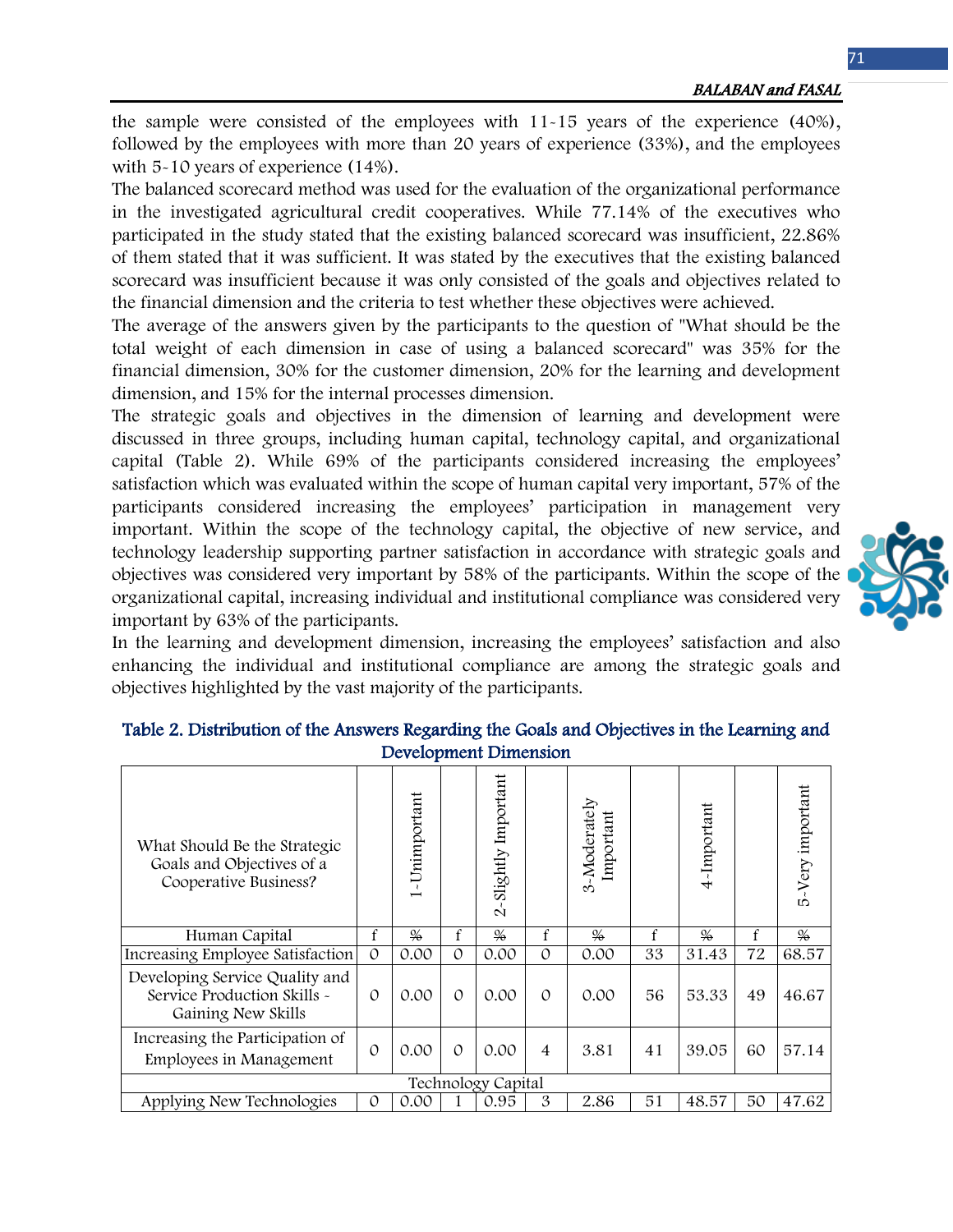Journal of Organizational Behavior Research Cilt / Vol.: 3, Sayı / Is.: 2, Yıl / Year: 2018, Sayfa / Pages: 66–75

| New Service-Technology<br>Leadership Supporting Partner<br>Satisfaction                                  | $\Omega$ | 0.00 | $\Omega$ | 0.00 | 5 | 4.76 | 39 | 37.14 | 61 | 58.1  |
|----------------------------------------------------------------------------------------------------------|----------|------|----------|------|---|------|----|-------|----|-------|
| Organizational Capital                                                                                   |          |      |          |      |   |      |    |       |    |       |
| Developing Continuous<br>Improvement Culture Following<br>the Developments in the<br>Agricultural Sector | 0        | 0.00 | $\Omega$ | 0.00 | 5 | 4.76 | 51 | 48.57 | 49 | 46.67 |
| Realizing a Concentric Culture<br>Ensuring Cooperative Partner<br>Integration                            | $\Omega$ | 0.00 | $\Omega$ | 0.00 | 7 | 6.67 | 51 | 48.57 | 47 | 44.76 |
| Increasing Individual and<br><b>Institutional Compliance</b>                                             | 0        | 0.00 | $\Omega$ | 0.00 | 3 | 2.86 | 36 | 34.29 | 66 | 62.86 |

The criteria to test whether the goals and objectives in the learning and development dimension were achieved, have been presented in Table 3. Within the scope of the criteria to test the human capital objectives, 59% of the participants considered the employees' satisfaction questionnaire very important , 58% considered the ratio of staff trained on the issues such as customer relations, accounting and legislation very important, and 52% considered the effect of training on employees (end of training satisfaction questionnaire) very important. Furthermore, in the criteria to test the customer satisfaction objectives, 63% of the participants considered the number of awards given to successful employees very important.



Table 3. Distribution of the Answers Regarding the Criteria to Test the Goals and Objectives in the Learning and Development Dimension

| What Should Be the Criteria to<br>Test Whether These Objectives<br>are Achieved?   |               | 1-Unimportant |               | 2-Slightly Important |                | 3-Moderately<br>Important |             | 4-Important |    | 5-Very important |
|------------------------------------------------------------------------------------|---------------|---------------|---------------|----------------------|----------------|---------------------------|-------------|-------------|----|------------------|
| Criteria to Test Human Capital<br>Objectives                                       |               | %             | f             | %                    | $\mathbf f$    | %                         | $\mathbf f$ | %           | f  | %                |
| <b>Employee Satisfaction Questionnaire</b>                                         | $\mathcal{O}$ | 0.00          | $\mathcal{O}$ | 0.00                 | 5              | 4.76                      | 38          | 36.19       | 62 | 59.05            |
| Attended Training Hours per Person                                                 | $\mathcal{O}$ | 0.00          | $\mathcal{O}$ | 0.00                 | 8              | 7.62                      | 62          | 59.05       | 35 | 33.33            |
| Number of the Days of Training Given<br>to Employees                               | $\mathcal{O}$ | 0.00          | $\mathcal{O}$ | 0.00                 | 13             | 12.38                     | 56          | 53.33       | 36 | 34.29            |
| Training Expenditure/Number of<br>Employees                                        | $\Omega$      | 0.00          | 1             | 0.95                 | 15             | 14.29                     | 62          | 59.05       | 27 | 25.71            |
| Realized Training Budget/Targeted<br>Training Budget Rate                          | $\Omega$      | 0.00          | 2             | 1.90                 | 16             | 15.24                     | 62          | 59.05       | 25 | 23.81            |
| The Ratio of Staff Trained on<br>Customer Relations, Accounting and<br>Legislation | $\mathcal{O}$ | 0.00          | $\Omega$      | 0.00                 | 5              | 4.76                      | 39          | 37.14       | 61 | 58.10            |
| Effect of Training on Employees (end<br>of training satisfaction questionnaire)    | $\Omega$      | 0.00          | 1             | 0.95                 | $\overline{4}$ | 3.81                      | 45          | 42.86       | 55 | 52.38            |
| Number of Suggestions<br>Received/Number of Employees                              | $\Omega$      | 0.00          | $\mathcal{O}$ | 0.00                 | 6              | 5.71                      | 54          | 51.43       | 45 | 42.86            |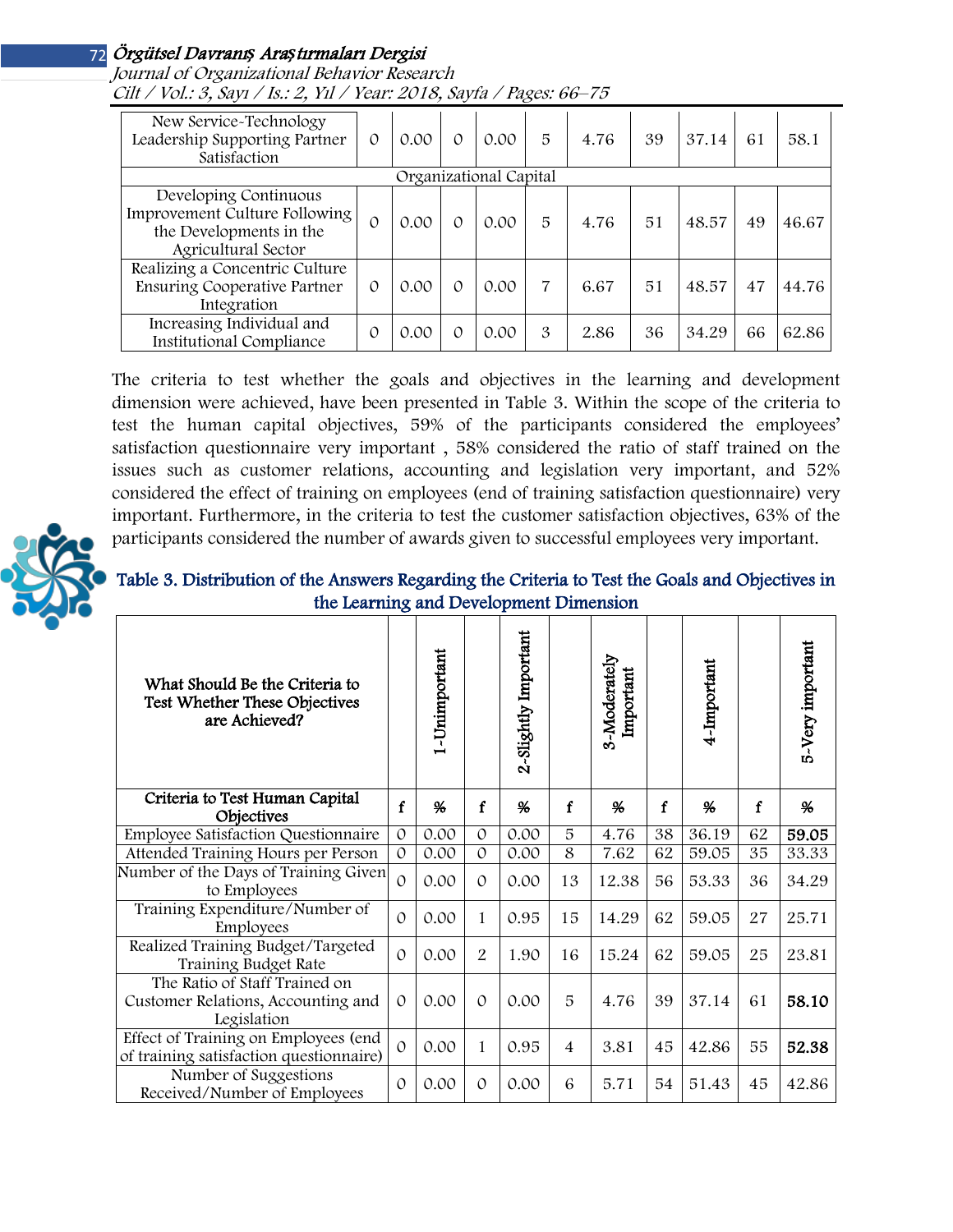Criteria to Test Knowledge Capital Objectives Development of New Technologies/Time of Implementation <sup>0</sup> 0.00 <sup>0</sup> 0.00 <sup>5</sup> 4.76 <sup>51</sup> 48.57 <sup>49</sup> 46.67 Number of Newly Developed Number of Newly Developed<br>Technology-Product-Service  $\begin{bmatrix} 0 & 0.00 & 0 \\ 0 & 0.00 & 0 \\ 0 & 0 & 0 \end{bmatrix}$  [5 | 4.76 | 51 | 48.57 | 49 | 46.67 Criteria to Test Customer Satisfaction Objectives The Ratio of Adoption and Implementation of Continuous Improvement and Information Sharing Culture (Questionnaire) 0 0.00 0 0.00 4 3.81 57 54.29 44 41.90 Number of Successfully Applied (Working) Suggestions  $\begin{bmatrix} 0 & 0.00 & 0 & 0.00 & 5 & 4.76 & 49 & 46.67 & 51 & 48.57 \end{bmatrix}$ The Rate of Increase in Employees' Success of Making Their Partners Feel Valuable 0 0.00 0 0.00 3 2.86 53 50.48 49 46.67 Number of Awards Given to Successful Employee  $\begin{bmatrix} 0 & 0.00 & 0 \\ 0 & 0.00 & 0 \\ 0 & 0.00 & 2 \\ 0 & 0.00 & 2 \\ 0 & 0.00 & 0 \\ 0 & 0 & 0.00 \\ 0 & 0 & 0.00 \\ 0 & 0 & 0.00 \\ 0 & 0 & 0.00 \\ 0 & 0 & 0.00 \\ 0 & 0 & 0.00 \\ 0 & 0 & 0.00 \\ 0 & 0 & 0.00 \\ 0 & 0 & 0.00 \\ 0 & 0 & 0.00 \\ 0 & 0 & 0.00 \\ 0$ Number of Social Activities for Employees 0 0.00 0.00 0.00 2 1.90 58 55.24 45 42.86 The Ratio of Employees' Understanding the Institution's Vision Strategy and Contributions (Questionnaire) 0 0.00 0 0.00 2 1.90 51 48.57 52 49.52

#### BALABAN and FASAL

## DISCUSSION AND CONCLUSION

In this study, it was attempted to determine the strategic goals and objectives of the learning and development dimension of the cooperatives, and the needed criteria to test these goals and objectives for the creation of the balanced scorecard in agricultural cooperatives. The human capital, knowledge capital and organizational capital discussed within the scope of the learning and development dimension have been the components constituting the basic dynamics of the institutional performance. The achievement of the result regarding the performance objectives were determined in the internal processes. Customer and finance dimensions, which have been the other dimensions of institutional performance, depended on the quality, adequacy, effectiveness, and efficiency of these three basic capitals.

The fact that the vast majority of the participants (77%) indicated the balanced scorecard applied in the institution and focusing on financial results as insufficient showed that the performance evaluation should also include the dimensions of customer, learning and development and internal processes.

According to the results of the study, the average weight of the learning and development dimension in the balanced scorecard was found to be 20%, which was a value close to 22% suggested by Kaplan and Norton (2015). These results indicated the importance of the learning and development dimension for the cooperatives. Furthermore, the participants stated that they considered the goals/objectives and expressions in the dimension of learning and development as meaningful and appropriate, very important, and important (90% - 100%).

The criteria determined to test the goals/objectives in the learning and development dimensions were also considered very important and important between 80% - 100% in total by the participants. This result showed that the expressions in the questionnaire form and the criteria were found applicable and fully validated by the cooperatives.

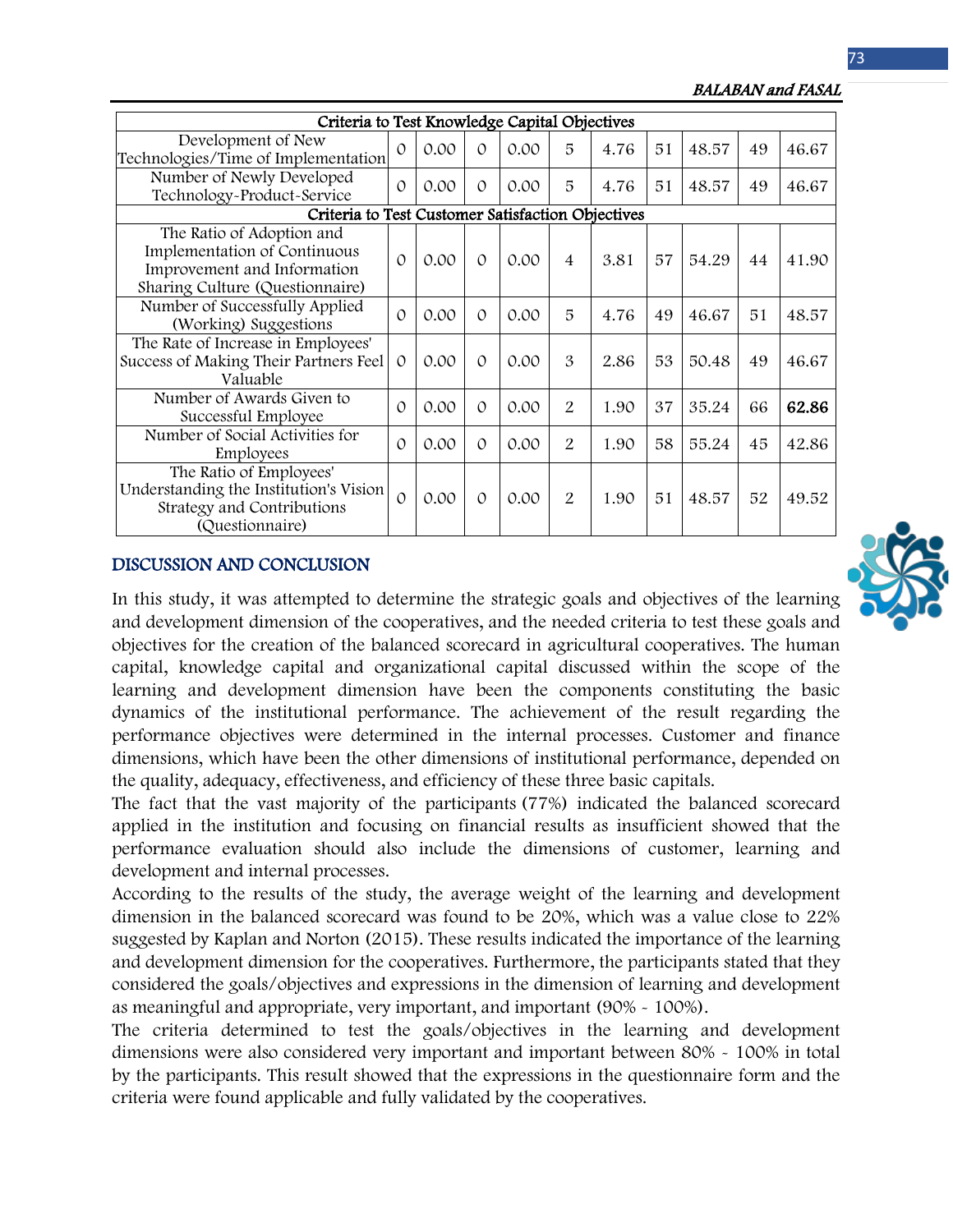Journal of Organizational Behavior Research Cilt / Vol.: 3, Sayı / Is.: 2, Yıl / Year: 2018, Sayfa / Pages: 66–75

In conclusion, the learning and development dimension constituted the basis for the balanced scorecard, while the employees constituted the basis for the learning and development dimension. In this context, cooperatives should first improve the existing skills of their employees, or teach them new skills, and ensure their participation in decisions by motivating them to achieve the strategic goals and objectives they have determined.

## References

- Albright, T., Christopher M.B. and Davis S. (2015). The Balanced Scorecard and Twenty-First Century Thoughts on Motivation, Journal of Corporate Accounting & Finance, 23(1), 73-80.
- Baxendale, S.J and Donavan D. Hornsby (2001). Building A Balanced Scorecard for Entreprene urs, Journal of Cost Management, 15 (6), 33-38.
- Griffiths, J. (2003). Balanced Scorecard Use in New Zealand Goverment Departments and Crown Entities, Australian Journal of Public Administration, 62(4), 70-79.
- ICA. 1995. ICA Adopts New Co-Operative Principles, Victorian Co-operative News, 2(3), 1-4.
- Kaplan, R. and David N. (1993). Putting the Balanced Scorecard to Work, Harvard Business Review, 71(5), 2-17.
- Kaplan, R. and David N. (2004). Strategy maps: Converting Intangible Assets into Tangible Outcomes. Harvard Business School Press, Boston.
- Kaplan, R. and Norton D. (1996). Translating Strategy İnto Action The balanced Scorecard, Harvard Business Review Press. Boston.
- Kaplan, R. and Norton D. (2015). Transforming the Corporate Report Card Strategy into Action, (Translated by: Serra Egeli), Sistem Bookstore, Istanbul.
- Kaplan, R. and Norton David (1992). The Balanced Scorecard Measures That Drive Performance, Harvard Business Review, 70(1), 71-79.
- Lawrie, G. and Cobbold, I. (2004). Third-Generation Balanced Scorecard: Evolution of Aneffective Strategic Control Tool, International Journal of Productivity and Performance Management, 53(7), 611-623.
- Letza, S. (1996). The Design and İmplementation of the Balanced Business Scorecard, Business Process Re-Engineering and Management Journal, 2(3), 54-76.
- MacPherson, I. (1994). The Co-operative Identity in the Twenty-First Century. A Background Paper. Review of International Co-operation, 87(3), 8-26.
- O.A. Suvorov, A.L. Kuznetsov, M.A. Shank, S.Yu. Volozhaninova, I.O. Pugachev, O.V. Pasko, Yu.V. Babin. (2018) Electrochemical and Electrostatic Decomposition Technologies as a Means of Improving the Efficiency and Safety of Agricultural and Water Technologies. International Journal of Pharmaceutical Research & Allied Sciences, 2018, 7(2):43-52.